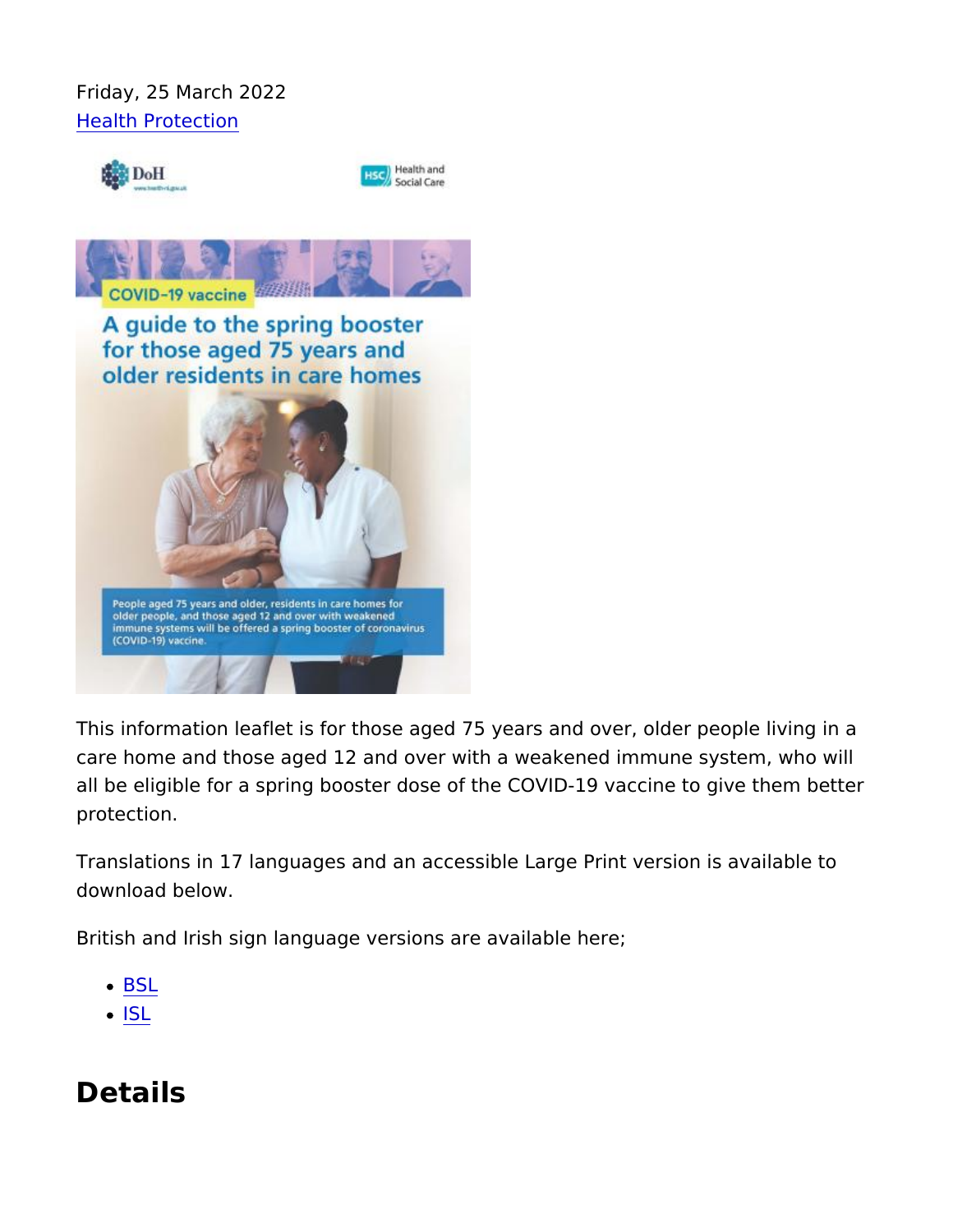Format A5 4 pages Target group Over 75s and others eligible for the COVID-19 spring booster vac

Downloads

| Attachment                                                                                               |                                                 | Size           |
|----------------------------------------------------------------------------------------------------------|-------------------------------------------------|----------------|
| 979.33<br>COVID-19_spring booster guide for over 75s A5_leaflet FINAL 032<br>KB                          |                                                 |                |
| COVID-19 vaccine - a guide to the spring booster Lange 7P8 riKnB 032                                     |                                                 |                |
| TO6.54 706.54<br>COVID-19 vaccination a guide to the spring booster 0122 Arabio                          |                                                 |                |
| COVID-19 vaccination                                                                                     | a guide to the spring booster2_1041.252KEBulga  |                |
| COVID-19 vaccination                                                                                     | a guide to the spring booster2_4031.2824 Chine  | K <sub>B</sub> |
| Complex <sub>.pdf</sub><br>COVID-19 vaccination - a guide to the spring booster 0122 Chine<br>simplified |                                                 |                |
| 288.68<br>COVID-19 vaccination a guide to the spring booster 0122 Farsi.                                 |                                                 |                |
| COVID-19 vaccination a guide to the spring booster 0122 Hunga<br>KB                                      |                                                 |                |
| COVID-19 vaccination                                                                                     | a guide to the spring booster 0122 Irish.<br>KB |                |
| COVID-19 vaccination                                                                                     | a guide to the spring booster 0122 Latvia<br>KB |                |
| 140.16<br>COVID-19 vaccination a guide to the spring booster 0122 Lithua                                 |                                                 |                |
| COVID-19 vaccination                                                                                     | a guide to the spring booster2_0071.352KPBolish |                |
| COVID-19 vaccination a guide to the spring booster14061.352<br>Portuguese.pdf                            |                                                 | K B            |
| COVID-19 vaccination                                                                                     | a guide to the spring booster 0122 Roma         | 203.45         |
| COVID-19 vaccination                                                                                     | a guide to the spring booster 0122 Russi        |                |